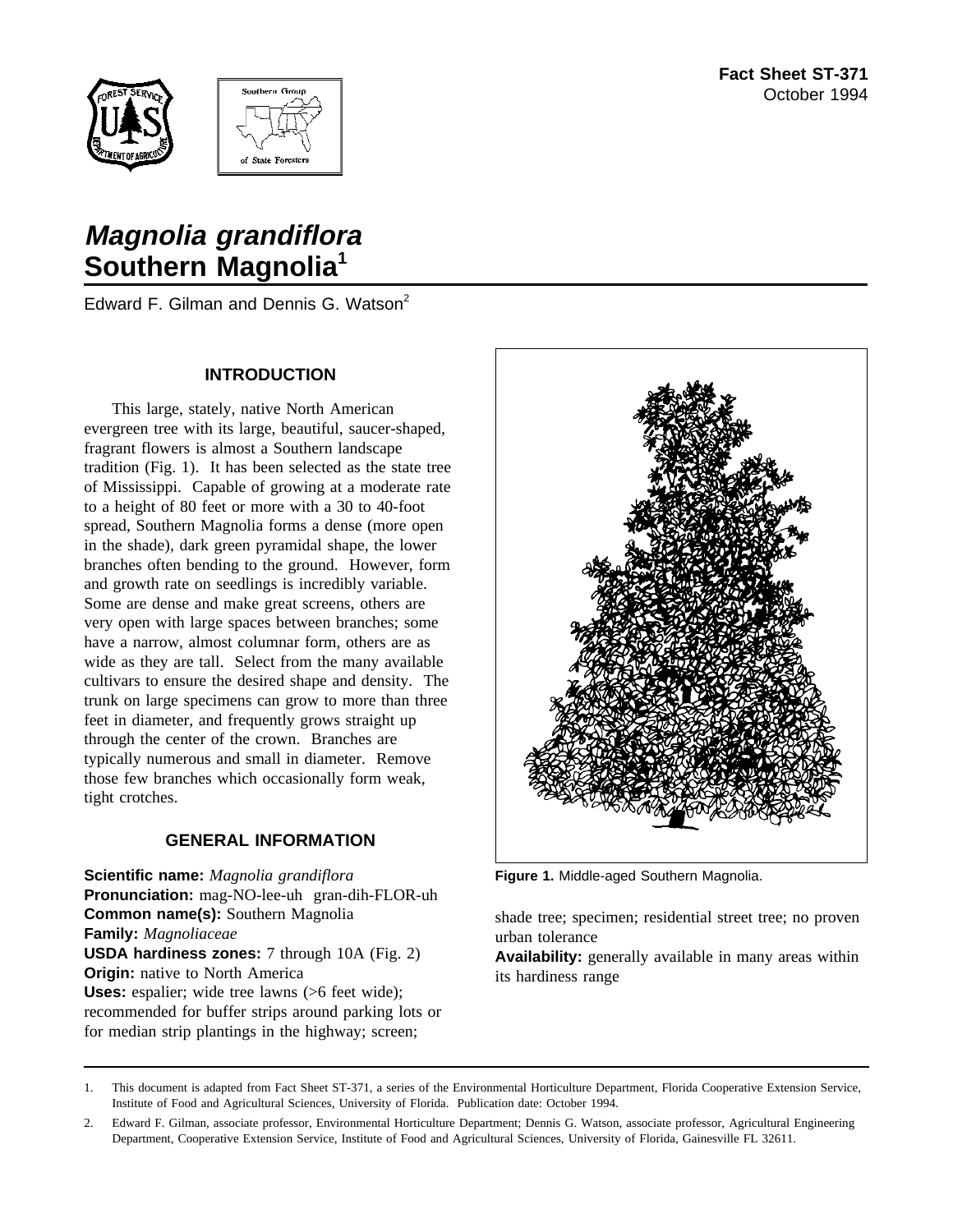

**Figure 2.** Shaded area represents potential planting range.

#### **DESCRIPTION**

**Height:** 60 to 80 feet **Spread:** 30 to 40 feet **Crown uniformity:** irregular outline or silhouette **Crown shape:** oval; pyramidal **Crown density:** moderate **Growth rate:** medium **Texture:** coarse

# **Foliage**

**Leaf arrangement:** alternate (Fig. 3) **Leaf type:** simple **Leaf margin:** entire Leaf shape: elliptic (oval); ovate **Leaf venation:** banchidodrome; pinnate **Leaf type and persistence:** broadleaf evergreen; evergreen **Leaf blade length:** 8 to 12 inches; 4 to 8 inches **Leaf color:** green **Fall color:** no fall color change **Fall characteristic:** not showy

# **Flower**

**Flower color:** white **Flower characteristics:** pleasant fragrance; spring flowering; summer flowering; very showy

# **Fruit**

**Fruit shape:** elongated **Fruit length:** 3 to 6 inches; 1 to 3 inches **Fruit covering:** dry or hard **Fruit color:** brown; red **Fruit characteristics:** attracts birds; fruit, twigs, or foliage cause significant litter; showy

# **Trunk and Branches**

**Trunk/bark/branches:** bark is thin and easily damaged from mechanical impact; droop as the tree grows, and will require pruning for vehicular or pedestrian clearance beneath the canopy; not particularly showy; should be grown with a single leader; no thorns

**Pruning requirement:** needs little pruning to develop a strong structure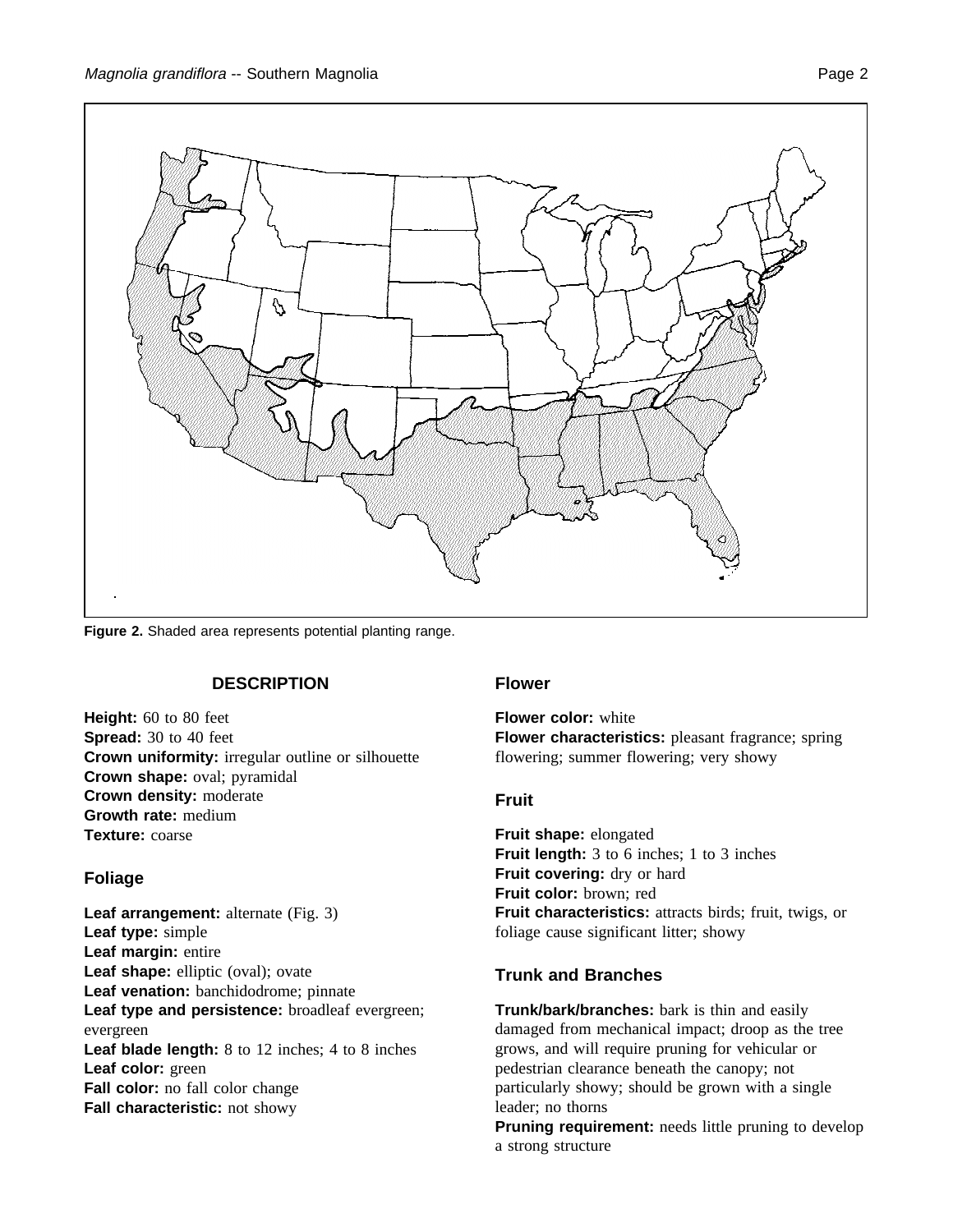

**Figure 3.** Foliage of Southern Magnolia.

**Breakage:** resistant **Current year twig color:** green **Current year twig thickness:** thick **Wood specific gravity:** 0.50

#### **Culture**

**Light requirement:** tree grows in part shade/part sun; tree grows in full sun **Soil tolerances:** clay; loam; sand; slightly alkaline; acidic; extended flooding; well-drained **Drought tolerance:** moderate **Aerosol salt tolerance:** moderate **Soil salt tolerance:** good

#### **Other**

**Roots:** surface roots are usually not a problem **Winter interest:** no special winter interest **Outstanding tree:** not particularly outstanding **Invasive potential:** little, if any, potential at this time **Ozone sensitivity:** tolerant **Verticillium wilt susceptibility:** susceptible **Pest resistance:** long-term health usually not affected by pests

#### **USE AND MANAGEMENT**

The five to 8-inch-long, leathery, oblong, shiny leaves are shed as new foliage emerges but the debris is well-hidden by the dense foliage of the lower limbs, if they are left on the tree. But some people consider this a litter nuisance when the large, slowlydecomposing leaves drop on the sidewalk, lawn or

patio. The underside of the leaves is covered with a fine, red-brown fuzz which is more prominent on some selections than others. In late spring and sporadically throughout the summer, huge, 8-inch-diameter, waxy, fragrant, white blossoms open to perfume the entire garden. Fuzzy brown cones follow these blooms, ripening in fall and winter to reveal bright red seeds which are used by a variety of wildlife.

Long-used as a striking garden specimen, Southern Magnolia can also serve as a dense screen (select one of the dense cultivars), windbreak or street tree (with lower limbs removed). The only objection to this tree as a street tree might be the falling leaves and fruit. Its ease of growth and carefree nature make Southern Magnolia ideal for the low-maintenance landscape. With proper pruning, Southern Magnolia trees can also be used as an interesting espalier.

If moist, peaty soils are available, Southern Magnolia will thrive in full sun and hot conditions once established. If irrigation cannot be provided periodically, plants located in partial shade for several years after planting seem to grow better. Very drought tolerant when grown in areas with plenty of soil for root expansion. Only moderately drought tolerant in restricted-soil areas or in areas with poor, dry soil. Southern Magnolia prefers acid soil but will tolerate a slightly basic, even wet or clay soil. It is generally too hot and dry in central and western Texas and Oklahoma, and the soil pH is often too alkaline for this tree. The root system is wider spreading than most other trees, extending from the trunk a distance equal to about four times the canopy width. This makes it very difficult to save existing Magnolia trees on construction sites. Be sure that there are no roots circling close to the trunk, as Magnolia is prone to girdling roots. Cut any circling roots prior to planting. Field-grown trees recover slowly from transplanting due to the wide-spreading root system in the nursery, and trees often transplant best in winter and spring, not in the fall.

The species germinated from seed is quite variable in growth rate and form with some trees dense and compact, others loose and open. A number of cultivars are available: 'Bracken's Brown Beauty' has an unusually dark brown lower leaf surface and is considered one of the best selections; 'Cairo' has an early and long flowering period; 'Charles Dickens' has broad, nearly blunt leaves, large flowers and large red fruit; 'Edith Bogue' is the hardiest of the cultivars and will bloom when only two to three-years-old; 'Glen St. Mary' has a compact form, will bloom when young, is